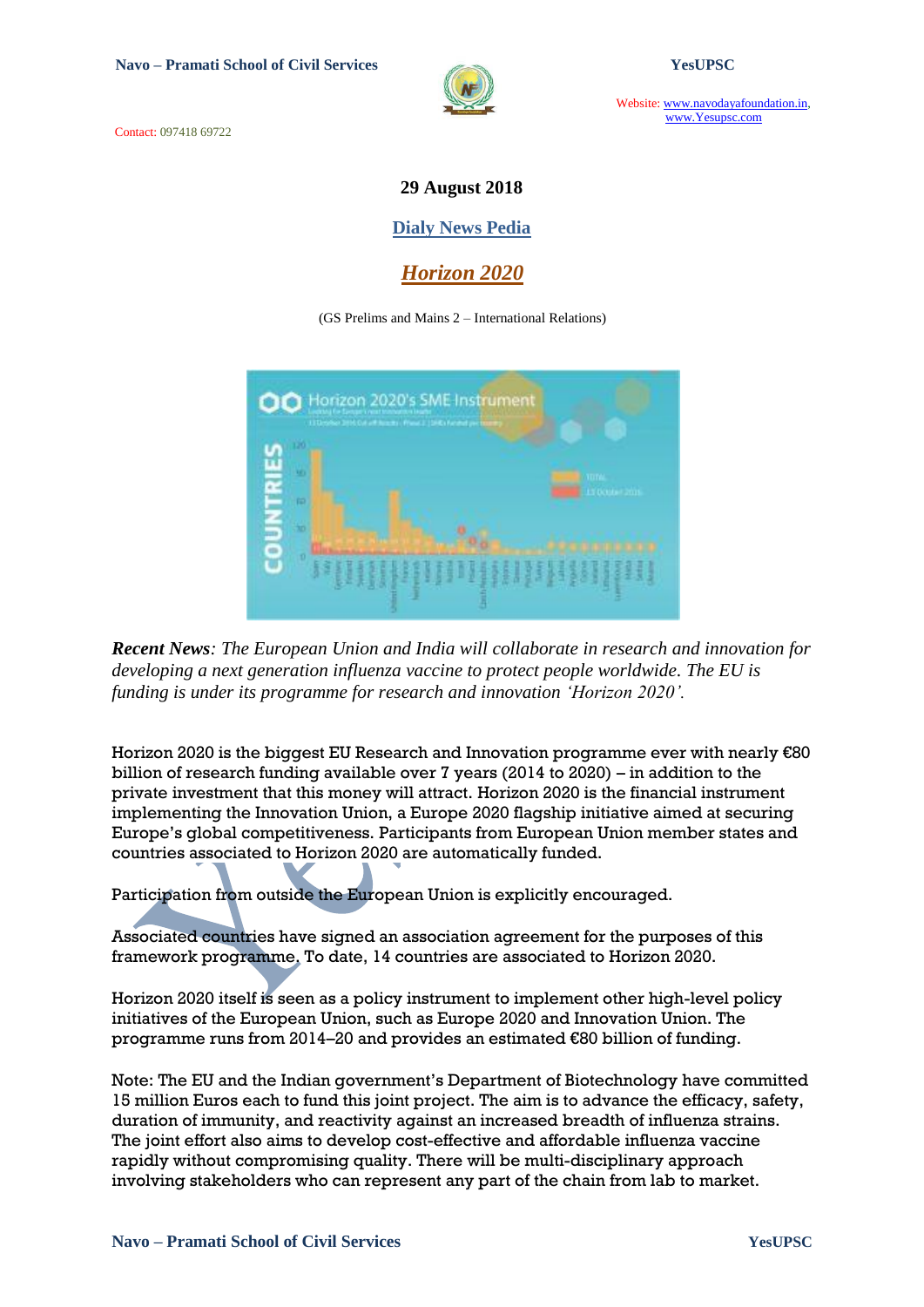## *Kudumbashree: a fine model of community service*

(GS Prelims and Mains 1 – Self Help Groups)

*(Kudumbashree means prosperity of the family in Malayalam)*

It is an innovative model for poverty eradication through women empowerment. It was conceived as a joint programme of the Government of Kerala and NABARD implemented through Community Development Societies (CDSs) of Poor Women, serving as the community wing of Local Governments.

Three critical components of the program **are micro credit, entrepreneurship and empowerment.**

The mission aims at the empowerment of women, through forming self-help groups and encouraging their entrepreneurial or other wide range of activities. Kudumbashree differs from conventional programmes in that it perceives poverty not just as the deprivation of money, but also as the deprivation of basic rights. The poor need to find a collective voice to help claim these rights.

The grassroots of Kudumbashree are Neighborhood Groups (NHG in short) that send representatives to the ward level Area Development Societies (ADS). The ADS sends its representatives to the Community Development Society (CDS), which completes the unique three-tier structure of Kudumbashree.

It is this network that brings women to the Grama Sabhas and helps them bring the needs of the poor to the attention of the local governments. The Community Development Societies are also very active in Government programmes and play significant roles in development activities ranging from socio-economic surveys and enterprise development to community management and social audit.

# *NTCA to take over Corbett Tiger Reserve*

( GS Prelims and Mains 3 – Environment and Biodiversity)

Recent News: Uttarakhand High Court has asked if the National Tiger Conservation Authority (NTCA) could take over the management of the Corbett Tiger Reserve "as an interim measure". The court also asked the NTCA if the tigers could be relocated "to save them from poaching".

#### Corbett tiger reserve:

**Jim Corbett National Park** can be befittingly called the paradise of Tigers for the fact that it holds a large population of tigers in its breathtaking landscapes that consists of different varieties of flora and fauna. Named after the **legendary tiger hunter turned naturalist Jim Corbett** (1875-1955), the proud destination 'Jim Corbett National Park' was the **first national park of India**, which was established in 1936 in the hill state of Uttarakhand in Northern India. This unique tiger territory is best known as the father who gave birth of the Project Tiger in India to protect the most endangered species and the Royal of India called Tigers.

**Navo – Pramati School of Civil Services YesUPSC**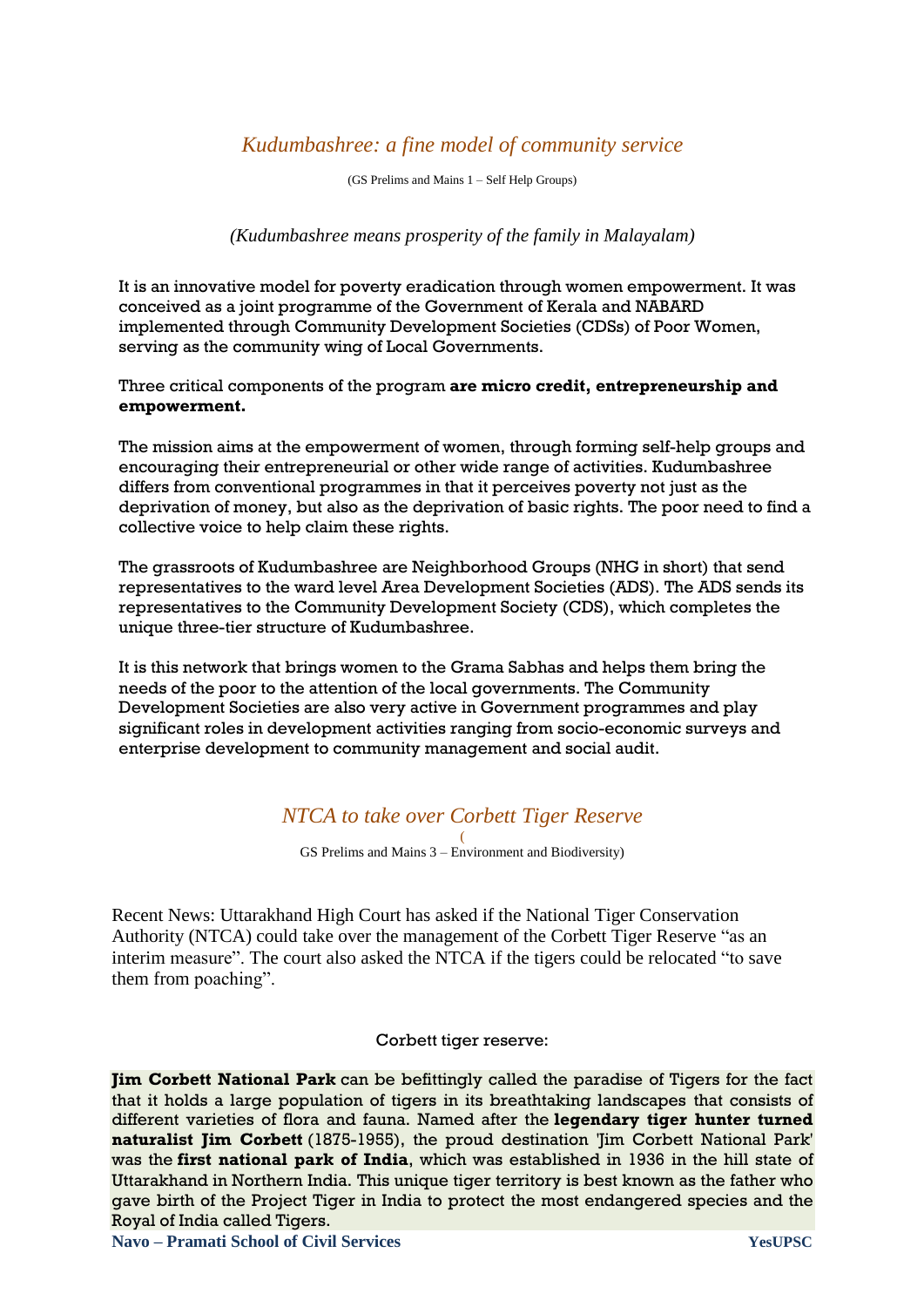Corbett National Park covers an area of 521 sq. km and together with the neighboring Sonanadi Wildlife Sanctuary and Reserve Forest areas, forms the Corbett Tiger Reserve. Corbett is one of the richest bird regions of the Country and has been declared as an "Important Bird Area" (IBA*)* by Birdlife International.

National Tiger Conservation Authority

It is *a statutory body* under the Ministry of Environment, Forests and Climate Change constituted under enabling provisions of the Wildlife (Protection) Act, 1972, as amended in 2006, for strengthening tiger conservation, as per powers and functions assigned to it under the said Act.

The National Tiger Conservation Authority has been fulfilling its mandate within the ambit of the Wildlife (Protection) Act, 1972 for strengthening tiger conservation in the country by retaining an oversight through advisories/normative guidelines, based on appraisal of tiger status, ongoing conservation initiatives and recommendations of specially constituted Committees.

## *[Punjab Assembly passes amendment bill to set up State Security Commission](https://www.jagranjosh.com/current-affairs/punjab-assembly-passes-amendment-bill-to-set-up-state-security-commission-1535531229-1)*

(GS Prelims and Mains 2 – Governance)

The Punjab state assembly on August 28, 2018 passed the Police (Amendment) Bill 2018 that would pave way for setting up of a State Security Commission for selection of the director general of police (DGP).The bill seeks to amend the Punjab Police Act 2007, which was enacted on February 5, 2008.

The act did not provide for selection of the DGP from the panel as prepared by the Union Public Service Commission (UPSC). Under the bill"s provisions, the state government shall select the DGP from amongst the Indian Police Service (IPS) from a panel of at least three eligible officers borne on the cadre of Punjab or any state cadre.

To read

*EDITORIAL*

India drone policy: With the Directorate General of Central Aviation announcing India's policy on the use of drones, here a closer look at the finer details.

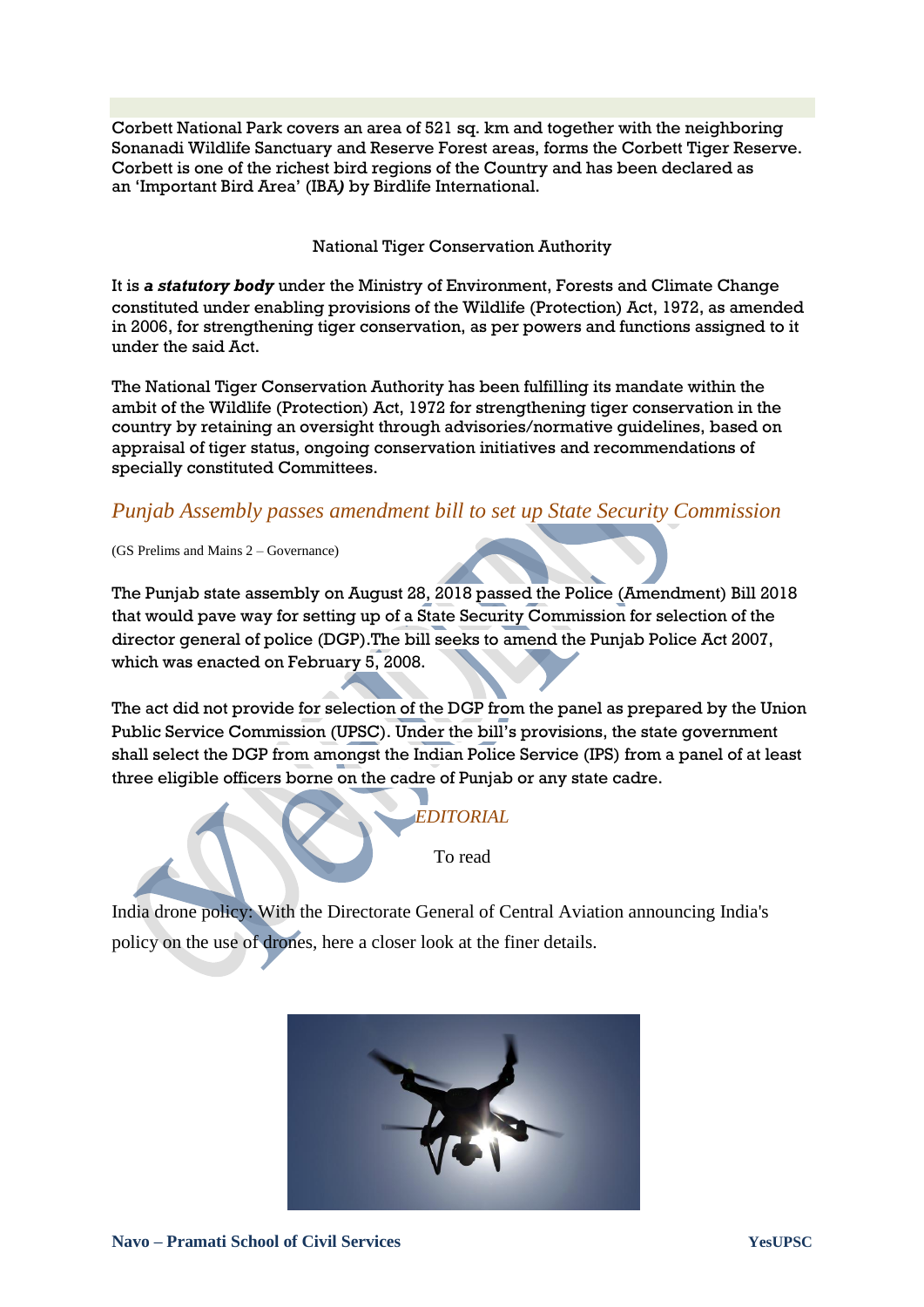After a couple of years of deliberation and ending a long period of ambiguity and confusion, the Director General of Civil Aviation has finally announced its policy for remotely piloted aircraft or drones. Set to come into effect from December 1, 2018, the new policy defines what will be classified as remotely piloted aircraft, how they can be flown and the restrictions they will have to operate under. Here is a look at the policy in detail.

#### What are drones?

The DGCA has defined remotely piloted aircraft (RPA) as an unmanned aircraft piloted from a remote pilot station. "The remotely piloted aircraft, its associated remote pilot station(s), command and control links and any other components forms a Remotely Piloted Aircraft System (RPAS)," the policy states. Also, as per the civil aviation requirements – issued under the provisions of Rule 15A and Rule 133A of the Aircraft Rules, 1937 – these RPAs will need a Unique Identification Number (UIN), Unmanned Aircraft Operator Permit (UAOP) and need to adhere to other operational requirements.

#### *The DGCA has segregated drones into five different categories*

- i) Nano : Less than or equal to 250 grams.
- ii) Micro : From 250 grams to 2kg.
- iii) Small : From 2kg to 25kg.
- iv) Medium : From 25kg to 150kg.
- v) Large : Greater than 150kg.

All drones, other than in the nano category, shall apply to DGCA for import clearance and based on that Directorate General of Foreign Trade shall issue license for import of RPAS.

### What is Unmanned Aircraft Operator Permit (UAOP)?

Operators of civil drones will need to get a permit from the DGCA. There are exceptions for:

i) Nano RPA operating below 50 feet (15 m) in uncontrolled airspace / enclosed premises.

ii) Micro RPA operating below 200 feet (60 m) in uncontrolled airspace / enclosed premises – but will need to inform local police 24 hours prior.

iii) RPA owned and operated by NTRO, ARC and Central Intelligence Agencies but after intimating local police.

The DGCA has to issue the UAOP within seven working days provided all the documents are complete. This UAOP shall be valid for five years and not transferrable. The policy also stipulates that RPAs shall be flown only by someone over 18 years of age, having passed 10th exam in English, and undergone ground/ practical training as approved by DGCA.

#### How can drones be operated in India?

The basic operating procedure will restrict drone flights to the daytime only and that too within "Visual Line of Sight (VLOS)". This applies to all categories. Also, along with other SOPs, the DGCA has clarified that no remote pilot can operate more than one RPA at any time. Plus, manned aircraft will also get priority. There can"t be any human or animal payloads, or anything hazardous. It cannot in any manner cause danger to people or property. An insurance will be mandatory to cover third-party damage.